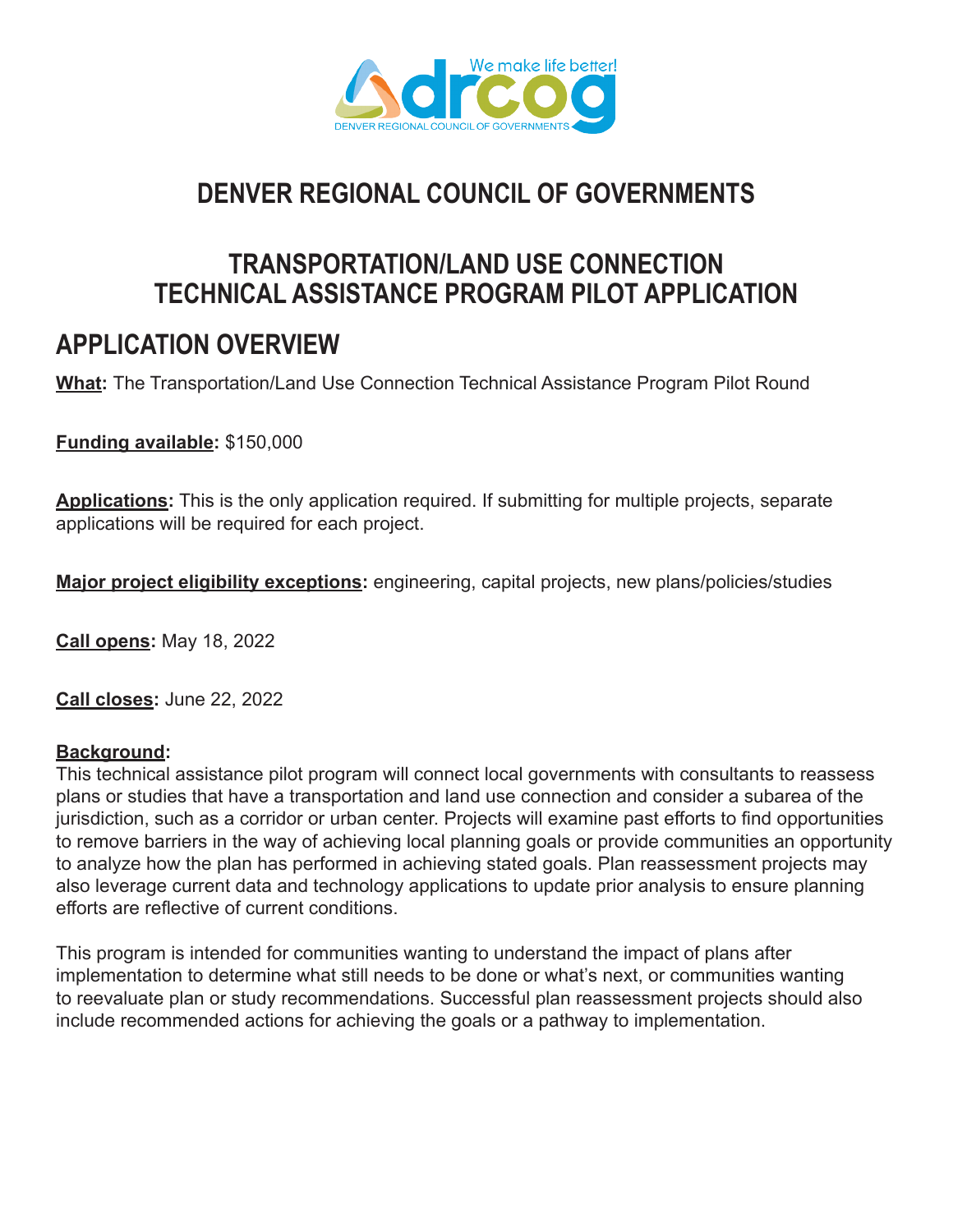## **SECTION 1: APPLICANT INFORMATION**

*This section will not be evaluated.*

- **1. Name: 2. Job Title:**
- **3. Local Government:**
- **4. Address:**
- **5. Phone: 6. Email:**

**I am the contact for this project**

**If not, please enter the name and email of project contact:**

## **SECTION 2: PROJECT INFORMATION**

*This section will not be evaluated.*

- **1. Project title:**
- **2. Plan, policy or study to be reassessed:**
- **3. Link to plan, policy or study:**
- **4. Year of original plan, policy or study adoption:**
- **5. Project location:** *Note: you may attach a map with the project location instead of having a written response. Please attach in your email submission.*
- **6. Did the original plan receive DRCOG funding?**

## **SECTION 3: PROJECT BACKGROUND**

*Please provide background information on the original plan, policy or study that will be reassessed. This section will not be evaluated.*

**1. Please provide a brief description of the original plan, policy or study:**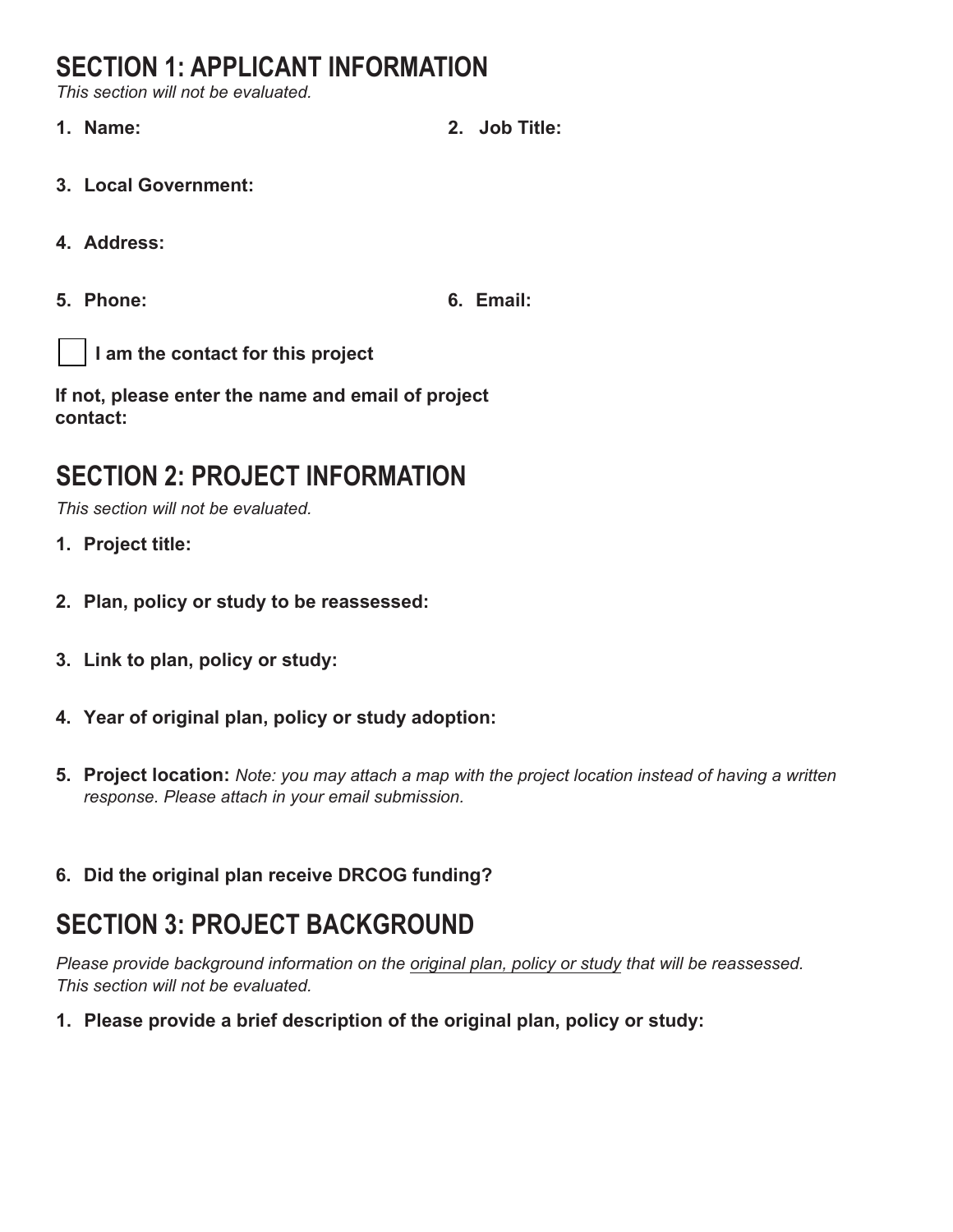**2. What was the public outreach process for the original plan, policy or study?**

#### **3. Which of the following topic areas does the original plan address? Select all that apply.**



**Are there any new topic areas to be addressed in the reassessment?** 

*Please provide information on the plan, policy or study reassessment.*

#### **4. Problem statement:**

**a. If applicable, please indicate any existing issues or conditions impeding implementation of the original planning effort.**

**b. As part of this reassessment, what issues or conditions are you hoping to incorporate** into the new planning effort that was not considered as a part of the **original** planning **effort?**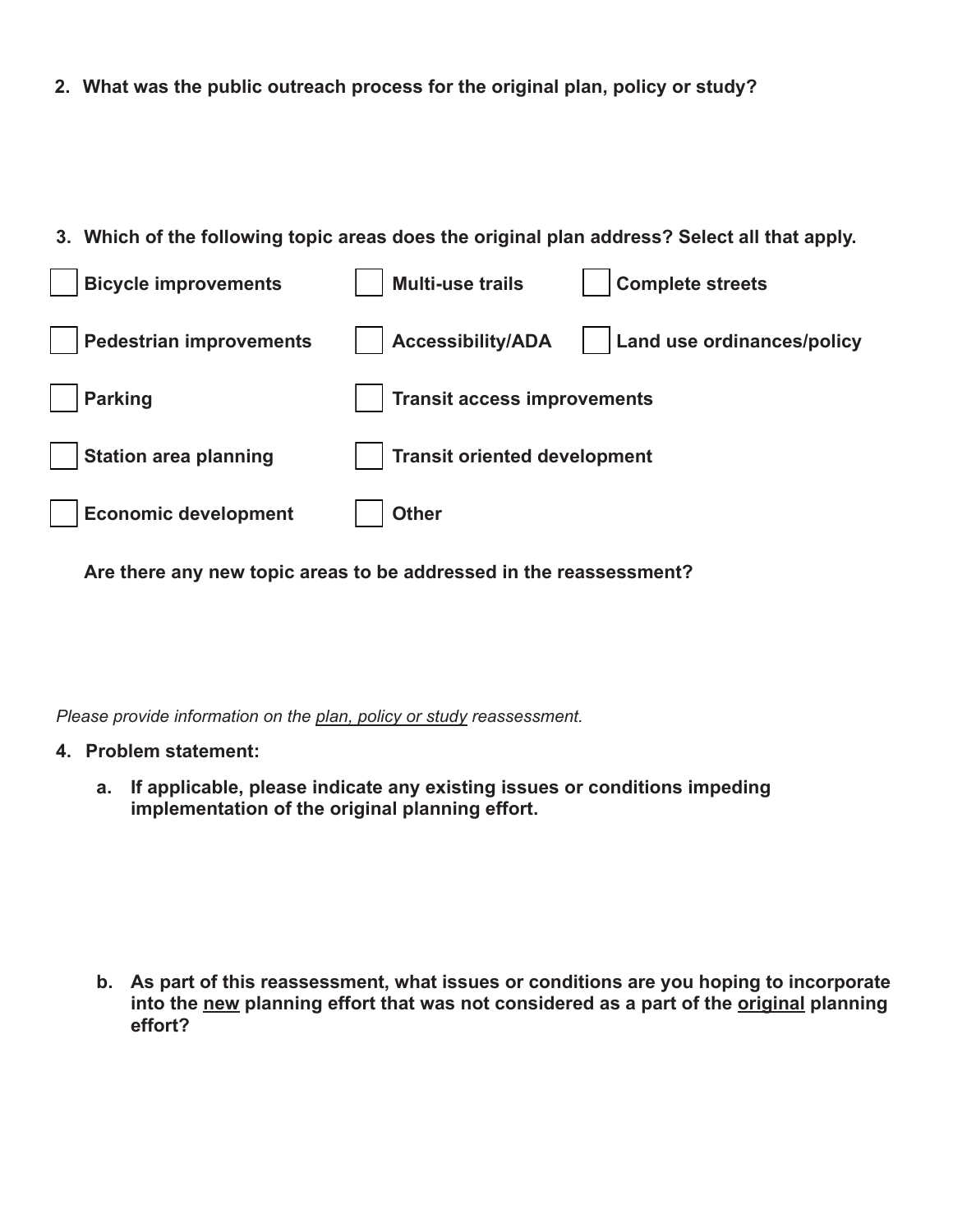**5. The reassessment should see to do at least one of the following. Which of the below apply to this project?**

| $\vert \ \vert$ (A) Evaluate tasks, projects, policies or outcomes that are outstanding from the original |  |
|-----------------------------------------------------------------------------------------------------------|--|
| planning process that can lead towards implementation through this reassessment.                          |  |

- **Evaluate the goals of the original plan, policy or study to ensure they align with current (B) community planning goals OR are not a barrier to current community planning goals.**
- **(C) Use updated data or methodologies to ensure planning efforts are reflective of current conditions.**
- **(D) Address areas, projects or other criteria that may have been overlooked in the original plan, policy or study.**
- **6. Please expand upon your selection in the previous question by providing more context on the reassessment categories that you selected.**

### **SECTION 4: EVALUATION QUESTIONS**

**1. How does this project address the land use/transportation connection? Please be specific.**

**2. How will this reassessment solve the problem identified in the problem statement (Section 3, Question 4)?**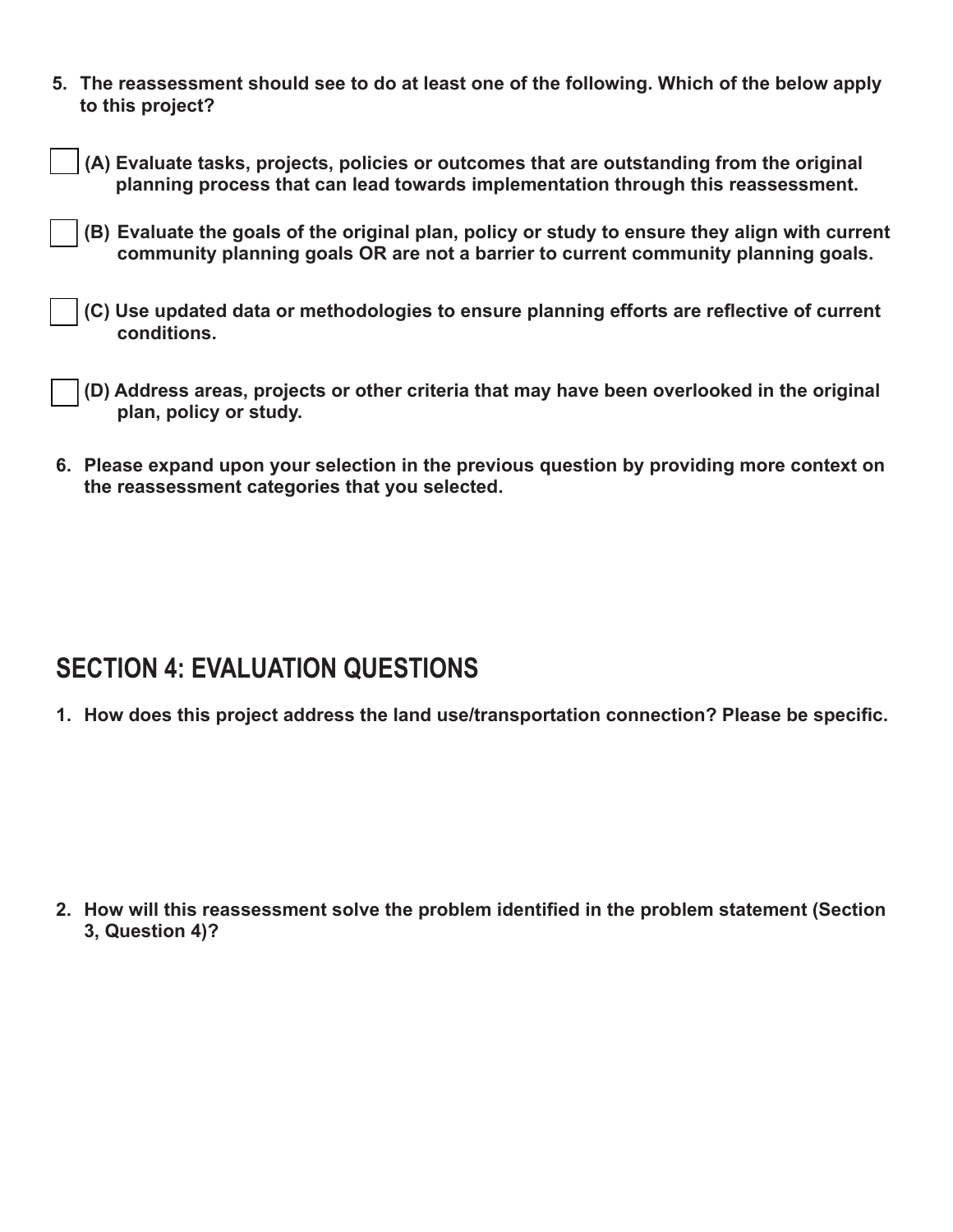**3. How does this project support land use and transportation outcomes established in Metro Vision?**

- **4. Indicate how the project interacts with the following DRCOG-defined areas:**
	- **a. Is there a DRCOG designated urban center within 1/2 mile of the plan or study area?**

**If yes, which one(s)?**

**b. Does the project connect two or more urban centers?**

**If yes, which ones?**

- **c. Is there a transit stop or station within 1/2 mile of the project limits?**
	- **i. Bus stop(s) which route(s)?**
	- **ii. Rail station(s) which station(s)?**
- **d. Is this project within a short trip opportunity zone? (definition, p. 36)**

**If so, which?**

**e. Does this project connect to a short trip opportunity zone?**

**If so, which?**

**5. Describe how the project will support diverse, livable communities and expand access to opportunity for residents of all ages, incomes and abilities.**